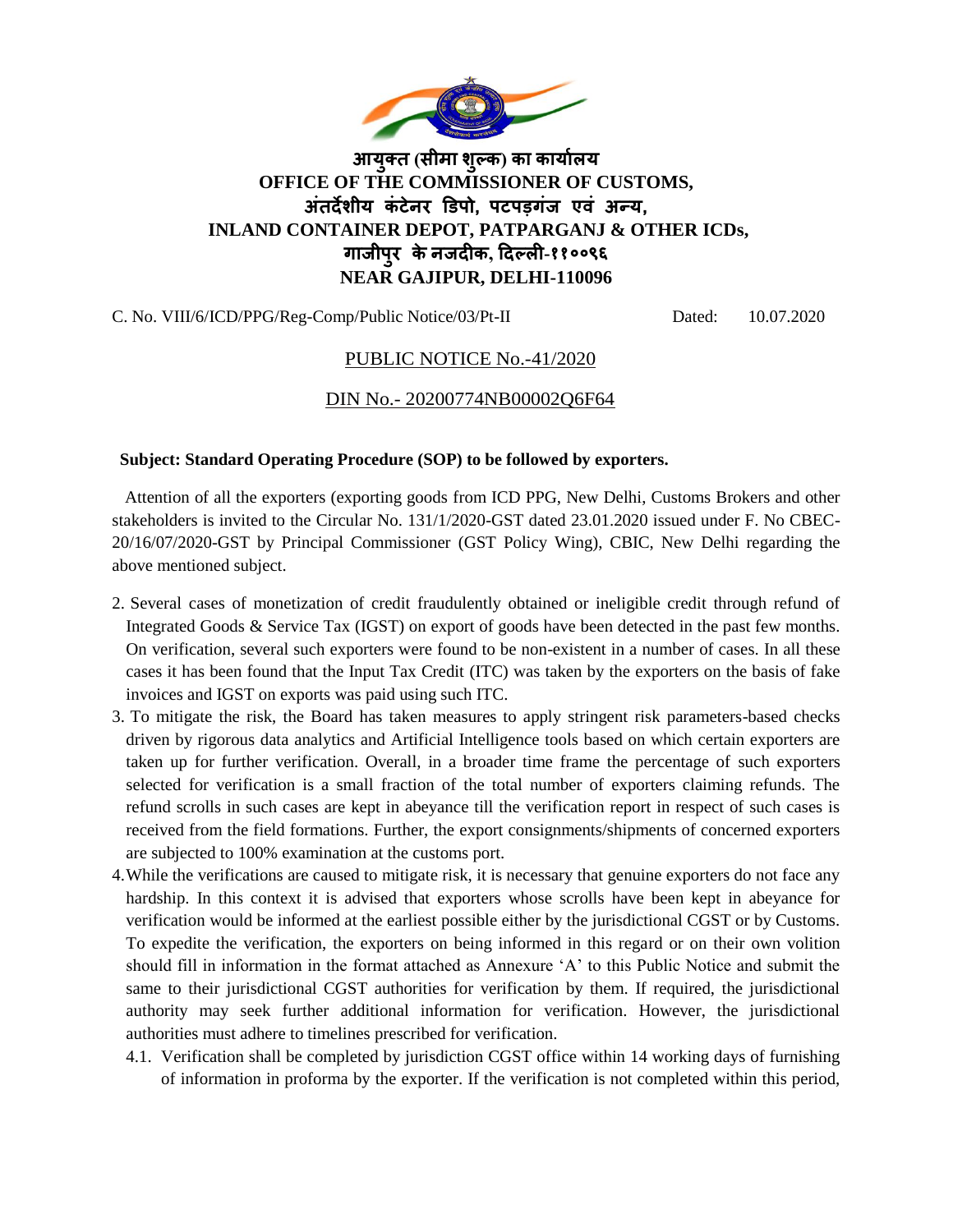the jurisdiction officer will bring it to the notice of a nodal cell to be constituted in the Pr. Chief Commissioner/Commissioner office.

- 4.2. After a period of 14 working days from the date of submission of details in the prescribed format, the exporter may also escalate the matter to the Jurisdictional Pr. Chief Commissioner/Chief Commissioner of Central Tax by sending an email to the Chief Commissioner concerned (email IDs of jurisdictional Chief Commissioners are in Annexure B to this Public Notice).
- 4.3. The jurisdictional Pr. Chief Commissioner/Chief Commissioner of Central Tax should take appropriate action to get the verification completed within next 7 working days.
- 5. In case, any refund remains pending for more than one month, the exporter may register his grievance at [www.cbic.gov.in/issue](http://www.cbic.gov.in/issue) by giving all relevant details like GSTIN, IEC, Shipping Bill No., Port of Export & CGST formation where the details in prescribed format had been submitted etc. All such grievances shall be examined by a Committee headed by Member GST, CBIC for resolution of the issue.
- 6. All Exporters, Customs Brokers and Trade Associations are requested to give wide publicity to the contents of this Public Notice among their members and trade in general.
- 7. This issues with the approval of Commissioner of Customs, ICD PPG & other ICDs, New Delhi.

 $\frac{1}{\sqrt{\frac{1}{100}}}$ 

(Dr. Abhishek Chandra Gupta) Additional Commissioner, ICD-PPG & other ICDs, New Delhi

Copy forwarded to:-

- 1. The Pr. Chief Commissioner of Customs(DZ), New Custom House, New Delhi-110037
- 2. The Principal Commissioner of Customs, ICD, TKD (Import), New Delhi.
- 3. The Principal Commissioner of Customs, ACC (Import), New Custom House, New Delhi,
- 4. The Commissioner of Customs, ICD, TKD, (Export), New Delhi,
- 5. The Commissioner of Customs, ACC (Export), New Custom House, New Delhi,
- 6. The Commissioner of Customs (Airport & General), New Custom House, New Delhi,
- 7. The Commissioner of Customs (Preventive), New Custom House, New Delhi,
- 8. The Additional Commissioner of Customs, ICD, PPG, Delhi.
- 9. The Joint Commissioner of Customs, ICD, PPG, Delhi.
- 10. The Deputy/Assistant Commissioner of Customs, ICD, PPG (Import Shed/Export Shed/Appraising Groups/Refund/SIIB/Drawback/Export Processing/Disposal) ICD BBG, ICD Piyala, ICD Palwal, ICD Garhi Harsaru, ICD Patli, ICD Rewari, ICD Pali, ICD Bawal, ICD Sonepat, ICD Panipat, ICD Jhattipur
- 11. The President, Delhi Customs Clearing Agents Association, 260-61, Anarkali Bazar, Jhandewalan Extension, DDA Shopping Complex, New Delhi-110055.
- 12. Notice Board
- 13. Guard File.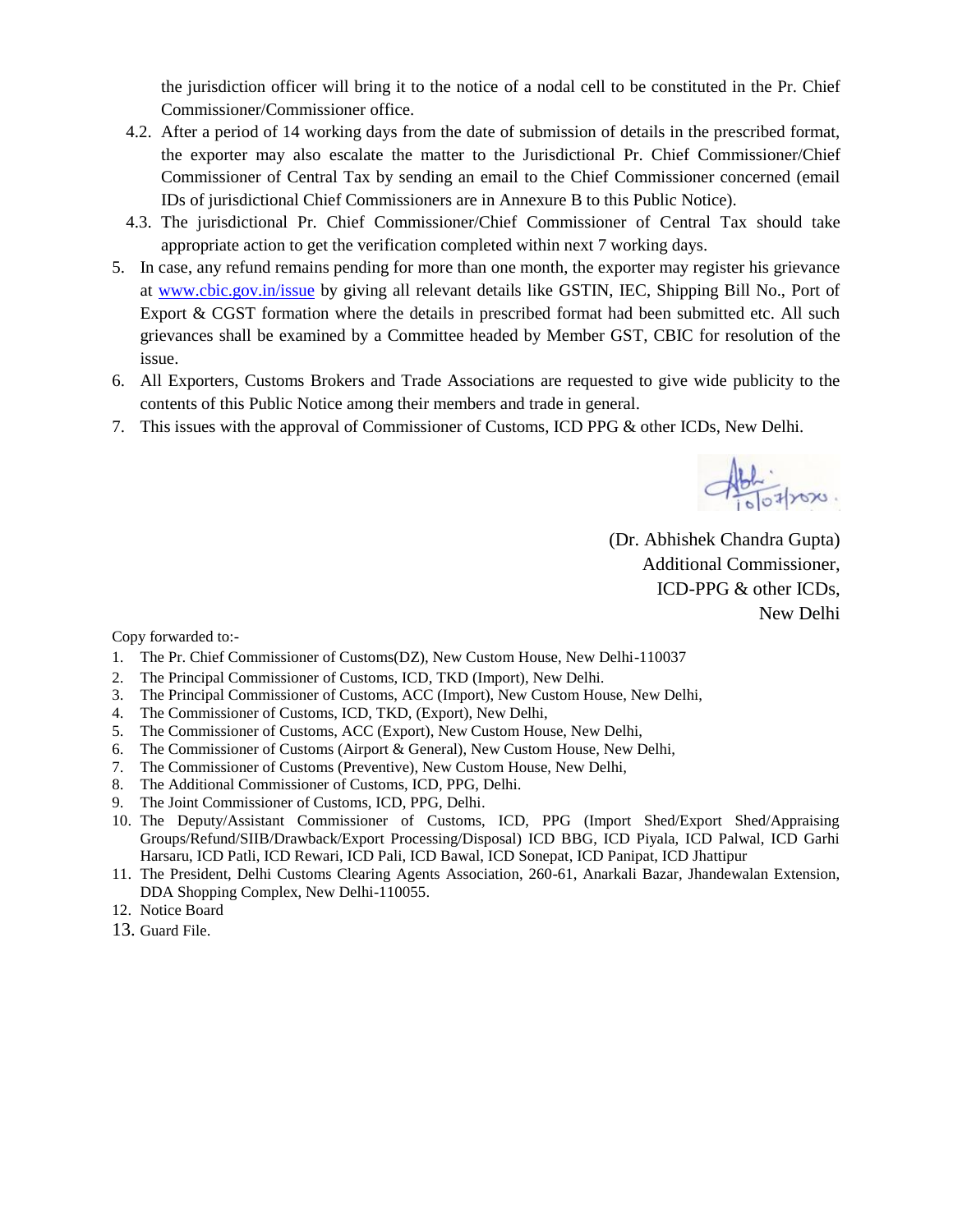#### **Annexure -A**

### **The details to be provided by the exporter for verification:**

### **I. GST related data:**

- 1. GSTIN —
- 2. Please provide the following details if the proprietor/director/partner of this entity is also associated with other entities.

| S.<br>No | Name of<br>Director/Partner/<br>Proprietor | Name of the<br>other Entity<br>associated with | <b>PAN</b><br>(DIN if<br>Director) | <b>GSTIN</b> | Registration<br>status<br>(Active/<br>Inactive) |
|----------|--------------------------------------------|------------------------------------------------|------------------------------------|--------------|-------------------------------------------------|
|          |                                            |                                                |                                    |              |                                                 |
|          |                                            |                                                |                                    |              |                                                 |
|          |                                            |                                                |                                    |              |                                                 |

#### 3. Turnover of previous Financial Year -

(For New Entity till date Current Financial Year Turnover, if any)

4. Details of GST liability —

| S No | Return Type    | Declared aggregate liability<br>for Previous Financial year | Declared aggregate<br>liability for Current<br><b>Financial Year</b> |
|------|----------------|-------------------------------------------------------------|----------------------------------------------------------------------|
|      | <b>IGSTR3B</b> |                                                             |                                                                      |
|      | GSTR 1         |                                                             |                                                                      |

5. Details of ITC:

| <b>FY</b> | <b>ITC</b> available in<br>GSTR-2A | <b>ITC</b> availed in<br>GSTR-3B | Mismatch | Details of payment or<br>reversal of<br>mismatched ITC |
|-----------|------------------------------------|----------------------------------|----------|--------------------------------------------------------|
| 2017-18   |                                    |                                  |          |                                                        |
| 2018-19   |                                    |                                  |          |                                                        |
| 2019-20   |                                    |                                  |          |                                                        |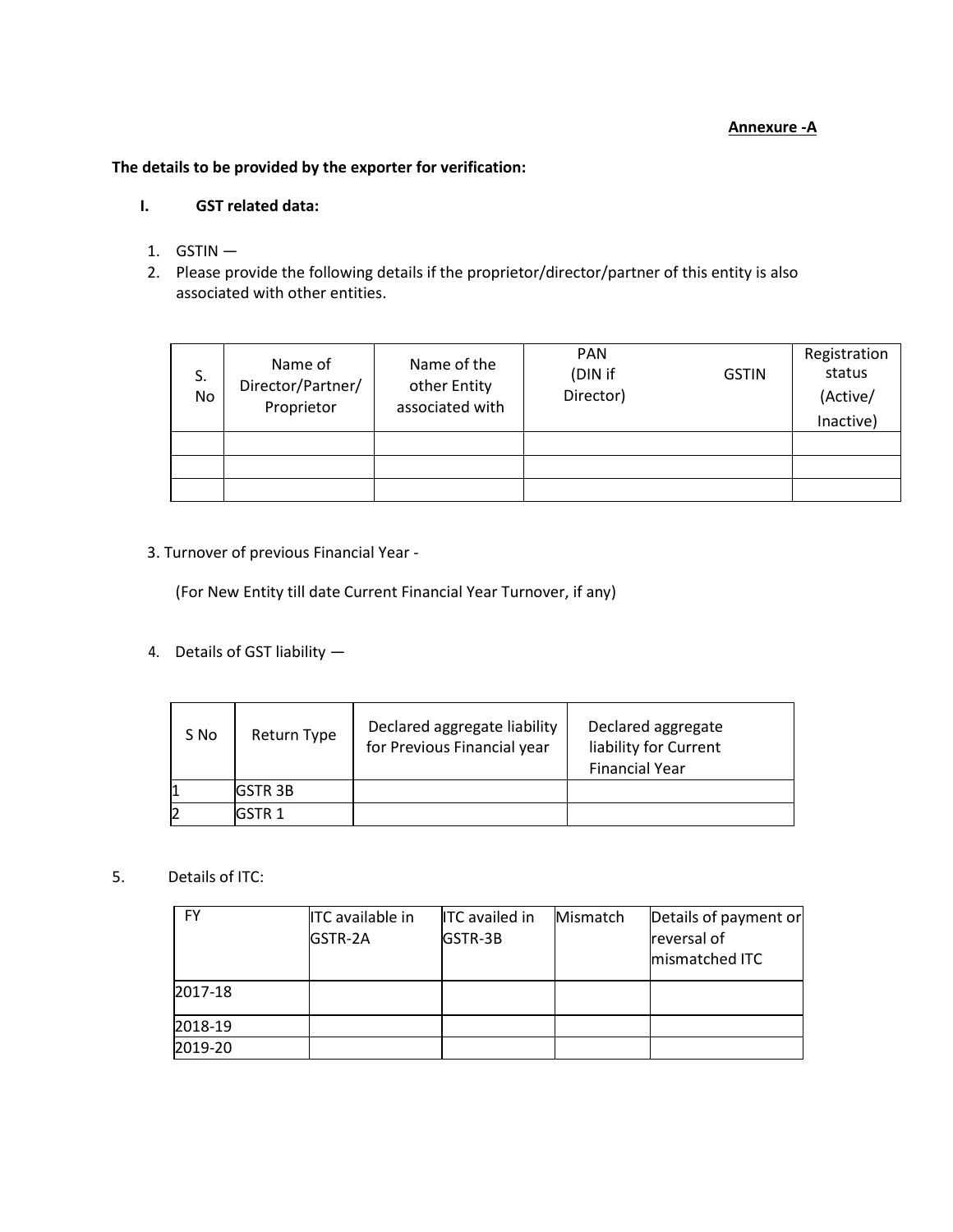6. Details of refund claimed in previous Financial Year and Current Financial Year-

| S.<br>No | <b>GSTIN</b> | Type of Refund | ARN No. and<br>Date | Amount  |            | Authority<br>from which<br>refund |
|----------|--------------|----------------|---------------------|---------|------------|-----------------------------------|
|          |              |                |                     | Claimed | Sanctioned | claimed                           |
|          |              |                |                     |         |            |                                   |

### 7. Summary of E way Bills generated for relevant period.

| S.No. | <b>Supplies</b> | No. of E way<br><b>Bill Generated</b> | <b>HSNs</b> | <b>Taxable Amount</b> |
|-------|-----------------|---------------------------------------|-------------|-----------------------|
|       | <b>Inward</b>   |                                       |             |                       |
|       | Outward         |                                       |             |                       |

#### **II. Financial Data:**

1. Bank Account details including the bank accounts of proprietor/partner/directors-

| S.No. | Account | <b>IFSC Code Account</b> |             | Name of | PAN of  | Date of             |
|-------|---------|--------------------------|-------------|---------|---------|---------------------|
|       | Number  |                          | <b>Type</b> | Account | Account | opening of          |
|       |         |                          |             | Holder  | Holder  | <b>Bank Account</b> |
|       |         |                          |             |         |         |                     |
|       |         |                          |             |         |         |                     |
|       |         |                          |             |         |         |                     |

- 2. Bank Account statement of past 6 mouths in respect of the bank account provided.
- 3. BRCs/FIRs evidencing receipt of foreign remittances against the exports made in past 1 Year
- 4. Bank letter for up to date KYC of all bank accounts provided above.
- 5. Top 5 creditors and Debtors (with GSTIN) from account(s) where refunds are proposed to be received and from which major business transactions (payments for supplies and receipts) are carried out.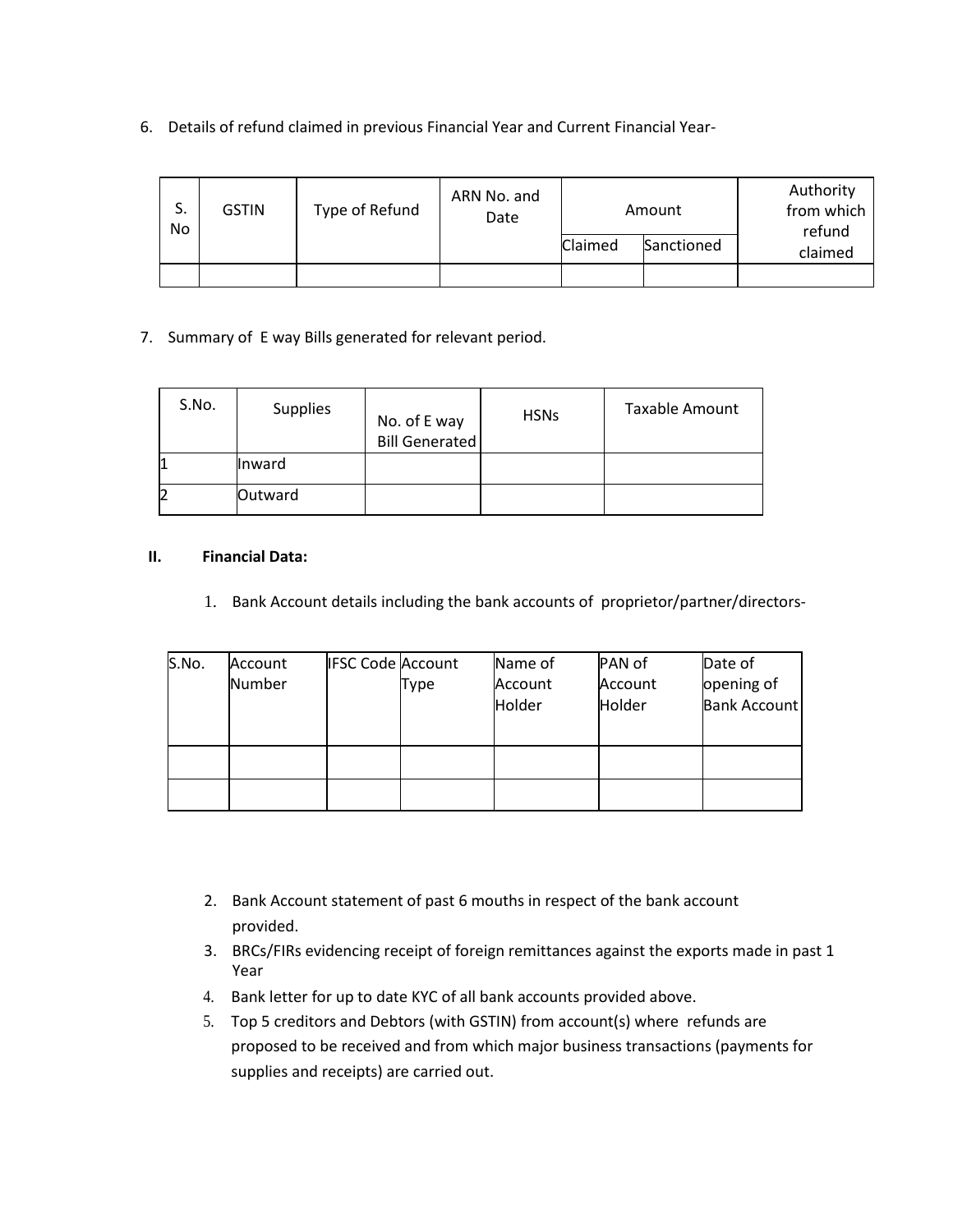#### **III. Additional Data:**

- 1. Copy of PAN.
- 2. Copy of IEC
- 3. Certificate of Incorporation or partnership deed
- 4. Rent agreement of all premises along with geo tagged photos
- 5. Telephone Bill of past 3 months for all premises
- 6. Electricity Bill of past 3 months for all premises
- 7. Number of employees and statement of PF evidencing employees
- 8. Copy of the following schedules of the latest Income Tax Return:
	- (i) Computation of depreciation on plant and machinery under the Income Tax Act.
	- (ii) Computation of depreciation on other assets under the Income Tax Act
	- (iii) Summary of depreciation on all the assets under the Income Tax Act.